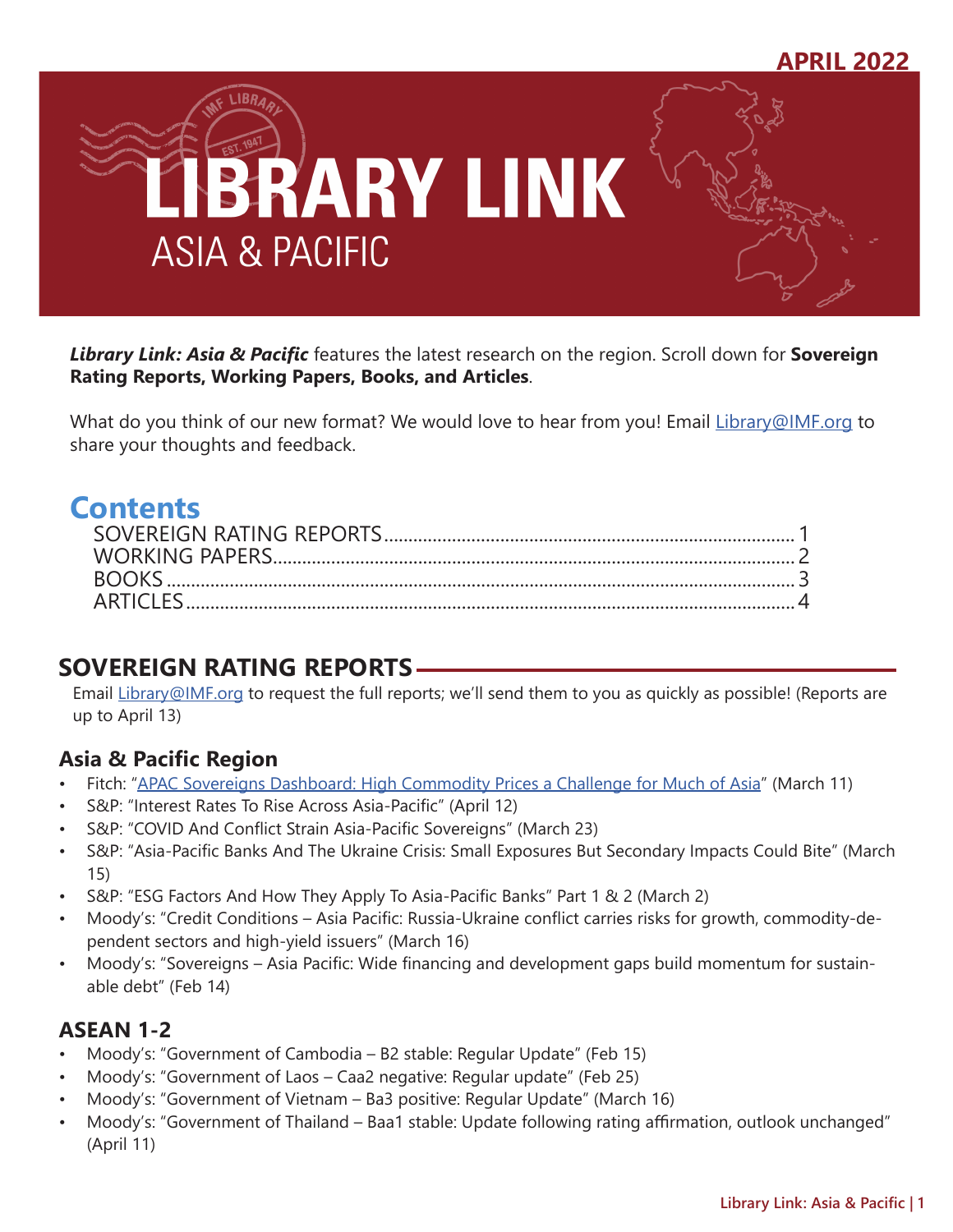### <span id="page-1-0"></span>**ASEAN 3-4**

- Fitch: ["Malaysia Rating Report](http://t.imfconnect.imf.org/r/?id=h805056,359df0a,35b3017)" (March 16)
- Moody's: "Government of Malaysia A3 stable: Regular update" (April 13)
- Fitch: "[Fitch Assigns Indonesia's Proposed USD Bonds 'BBB' Rating"](http://t.imfconnect.imf.org/r/?id=h805056,359df0a,35b3018) (March 22)
- Moody's: "Government of Indonesia Baa2 stable: Annual credit analysis" (Feb 28)
- Fitch: ["Philippines Rating Report"](http://t.imfconnect.imf.org/r/?id=h805056,359df0a,35b3019) (March 9)
- Moody's: "Government of the Philippines Baa2 stable: Regular update" (Feb 18)
- S&P: "Philippines' Proposed Senior Unsecured Notes Assigned 'BBB+' Rating" (March 21)

### **Australia & New Zealand**

- S&P: "Australia Full Analysis" (Jan 26)
- S&P: "Research Update: New Zealand 'AA+/A-1+' Ratings Affirmed; Outlook Stable" (Feb 24)

## **China**

- Fitch: ["Fitch Ratings: China Loosens Fiscal Policy to Support Slowing Economy"](http://t.imfconnect.imf.org/r/?id=h805056,359df0a,35b301a) (March 9)
- Moody's: "Government of China A1 stable: Update following change in forecasts" (April 5)
- Moody's: "Government of Hong Kong SAR, China Aa3 stable: Update following rating affirmation, outlook unchanged" (March 11)

### **Japan**

- Fitch: ["Japan Rating Report"](http://t.imfconnect.imf.org/r/?id=h805056,359df0a,35b301b) (April 3)
- Moody's: "Government of Japan A1 stable: Update following change to forecasts" (April 4)

### **Korea & Mongolia**

- Fitch: "[Fitch Rtgs: Fiscal Policy Shift Unlikely After Korea Presidential Election](http://t.imfconnect.imf.org/r/?id=h805056,359df0a,35b301c)" (March 11)
- Moody's: "Government of Korea Aa2 stable: Update following change in forecasts" (March 28)
- Moody's: "Government of Mongolia B3 stable: Regular Update" (March 24)

## **Pacific Islands**

- Moody's: "Fiji, Government of: Complete border reopening will support the economic recovery, a credit positive" (March 30)
- Moody's: "Government of Solomon Islands Caa1 stable: Regular update" (April 13)

## **South Asia 1-2**

- S&P: "India Full Analysis" (March 3)
- Moody's: "Government of Sri Lanka: Resignations of key officials raise policy uncertainty, compounding external liquidity and fiscal difficulties" (April 6)
- S&P: "Research Update: Sri Lanka Foreign Currency Rating Lowered To 'CC' From 'CCC'; Outlook Negative" (April 13)
- Moody's: "Government of Maldives Caa1 stable: Regular Update" (Feb 27)

# **WORKING PAPERS**

## **[Strategies for Recovery: COVID-19 and Urban Transport Policy in Asia](http://t.imfconnect.imf.org/r/?id=h805056,359df0a,35b301d) (ADBI Policy Brief, No.**

#### **2022-1, Asian Development Bank)**

The transport sector is vital for supporting populations' needs, but it can also play a significant role in the spread of COVID-19.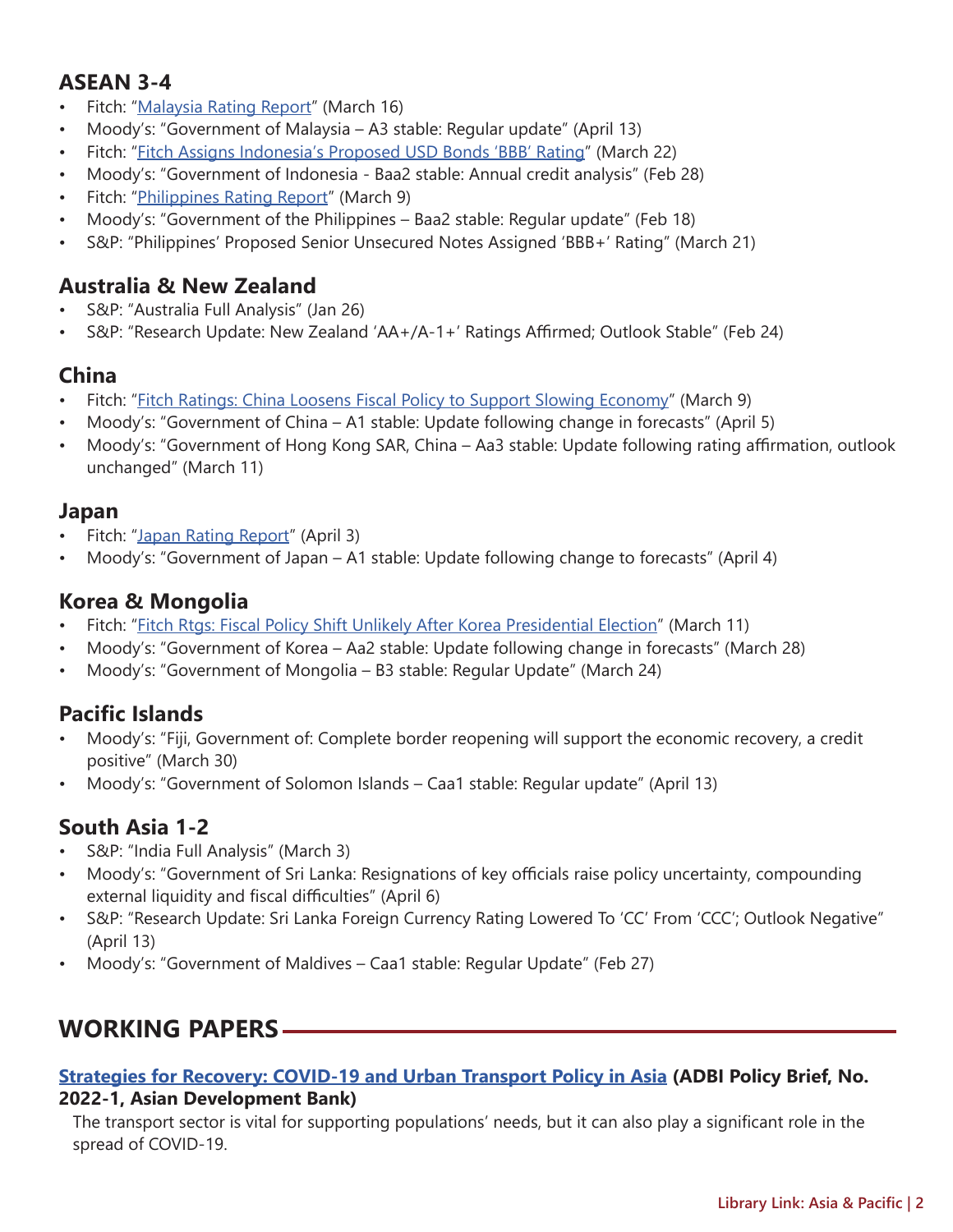#### <span id="page-2-0"></span>**[Impact of Tourism on Regional Economic Growth: A Global Value Chain Perspective](http://t.imfconnect.imf.org/r/?id=h805056,359df0a,35b301e) (Economics Working Papers NO. 646, Asian Development Bank)**

This paper examines the contribution of tourism to the economy of Thailand and to the global economy. The findings suggest that tourism in Thailand generates significant economic impact on output and value added.

#### **[Shadow Loans and Regulatory Arbitrage: Evidence from China](http://t.imfconnect.imf.org/r/?id=h805056,359df0a,35b301f) (BIS)**

This paper examines how Chinese banks used on-balance sheet shadow loans for regulatory arbitrage and whether the financial market priced in the banks' use of shadow loans and the resulting vulnerabilities in 2016–2020. It finds that banks chose to window-dress their regulatory capital ratio by using shadow loans.

#### **[Regional Cooperation and Integration in Support of a Sustainable Development-Oriented Mul](http://t.imfconnect.imf.org/r/?id=h805056,359df0a,35b3020)[tilateral Trading System](http://t.imfconnect.imf.org/r/?id=h805056,359df0a,35b3020) (Working Paper Series NO. 01, March 2022, UN ESCAP)**

This paper examines regional cooperation and integration in Asia-Pacific and how it can support the shaping or building up of a sustainable development-oriented multilateral trading system. It recognizes the importance of regional initiatives as building blocks of a revitalized and more networked multilateral trading system, and discusses policy considerations in a number of priority areas for furthering inclusivity and sustainability in regional trade and investment integration.

#### **[South Asia's Digital Economy: An Opportunity to Build Back Better, Digitally](http://t.imfconnect.imf.org/r/?id=h805056,359df0a,35b3021) (Working Paper no. 170219, World Bank)**

This report provides a region-wide analysis on the status of the digital economy in South Asia. It identifies opportunities and challenges for national and regional action to realize the transformational potential of digitalizing economies, societies, and governments.

#### **[World Bank East Asia and Pacific Economic Update - Spring 2022](http://t.imfconnect.imf.org/r/?id=h805056,359df0a,35b3022) (World Bank)**

Amidst a fragile recovery, three clouds are gathering over the economic horizon: US inflation could provoke financial tightening, China's structural slowdown and zero-COVID-19 policy could dampen regional exports, and the conflict between Russia and Ukraine could disrupt food and fuel supplies, spook financial markets, and undermine business confidence.

## **BOOKS**

#### Terry Wu<br>Nailin Bu *Editors*

**International Business** in the New Asia-Pacific

#### **[International Business in the New Asia-Pacific: Strategies, Opportunities](http://t.imfconnect.imf.org/r/?id=h805056,359df0a,35b3024)  [and Threats](http://t.imfconnect.imf.org/r/?id=h805056,359df0a,35b3024)**

#### **By Terry Wu and Nailin Bu**

Contemporary trade policy is increasingly framed in geo-strategic terms. But how much of that rhetoric is reflected in actual policy choices by the European Union or its trading partners? This book provides the first systematic study of the broader international context in which EU trade agreements are conceived, negotiated, and designed.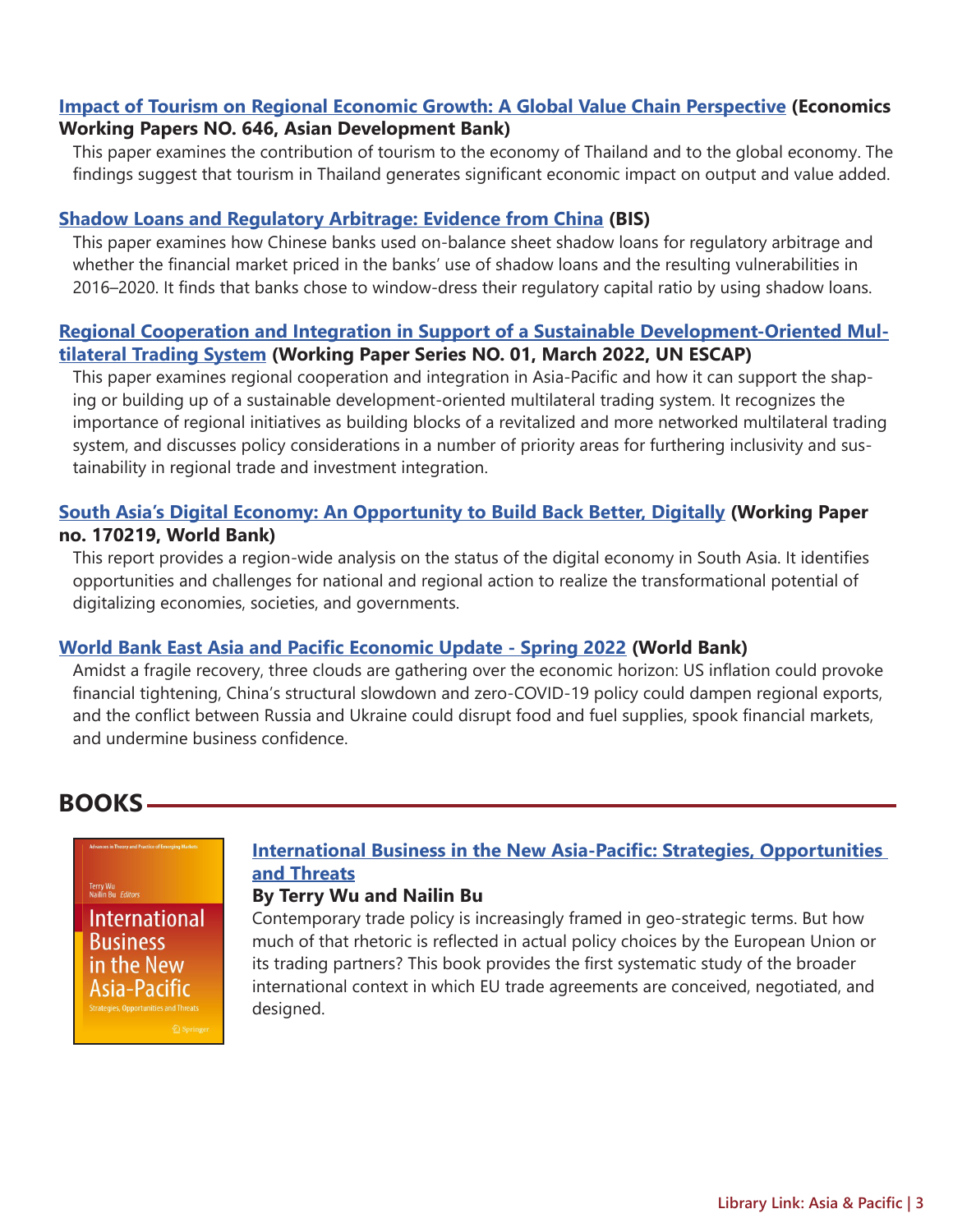<span id="page-3-0"></span>

### **[The Sustainability of Asia's Debt: Problems, Policies and Practices](http://t.imfconnect.imf.org/r/?id=h805056,359df0a,35b3026)**

**By Benno Ferrarini, Marcelo Giugale, and Juan J. Pradelli**

Asia has shown the world what success in economic development looks like. What was once a backwater is now a global engine of growth. That roaring progress was, however, fueled by a lesser-known factor: borrowing. Governments, corporations, and households financed their path to prosperity with debt--lots of debt. Today, the volume of debt hanging over Asian economies is huge, in both absolute and relative terms.



#### **[Technology Application in Tourism in Asia: Innovations, Theories and](http://t.imfconnect.imf.org/r/?id=h805056,359df0a,35b3028)  [Practices](http://t.imfconnect.imf.org/r/?id=h805056,359df0a,35b3028) by Azizul Hassan**

This book very specifically focuses on technology application in tourism in Asia. This book, a blend of comprehensive and extensive efforts by the contributors and editor, is designed to extensively cover technology applications in tourism in Asia, including distinct topics such as mobile computing, new product designs, innovative technology usages in tourism promotion, technology-driven sustainable tourism development, location-based apps, mobility, accessibility, the post crisis situation of COVID-19, etc.

# **ARTICLES**

#### **[Beyond promises: Realities of climate finance justice and energy transitions in Asia and the Pa](http://t.imfconnect.imf.org/r/?id=h805056,359df0a,35b3029)[cific](http://t.imfconnect.imf.org/r/?id=h805056,359df0a,35b3029) (***Energy Research & Social Science***, Volume 89, July 2022, 102550)**

Climate change is already having substantial adverse impacts across the globe, and these are projected to worsen dramatically in years to come without rapid and far-reaching measures to transition to low carbon development. Crucially, massive financial investment will be necessary to fast track a low carbon transition and the level of finance required will arguably be well beyond the resources and capability of public finance alone. With a focus on climate finance in Asia and the Pacific and drawing empirical evidence from our work in Fiji and Indonesia, this article investigates complex realities of climate finance as it flows to the recipient countries.

**[Export quality upgrading and environmental sustainability: Evidence from the East Asia and](http://t.imfconnect.imf.org/r/?id=h805056,359df0a,35b302a)  [Pacific Region](http://t.imfconnect.imf.org/r/?id=h805056,359df0a,35b302a) (Research in International Business and Finance, Volume 60, April 2022, 101632)** In this study, we examine the effect of export quality upgrading through evolution of energy mix and transportation on environmental sustainability using panel cointegration techniques. Utilizing a dataset of East Asia and Pacific countries, we find that the export quality amelioration of goods and services tends to increase the carbon-produced intensity.